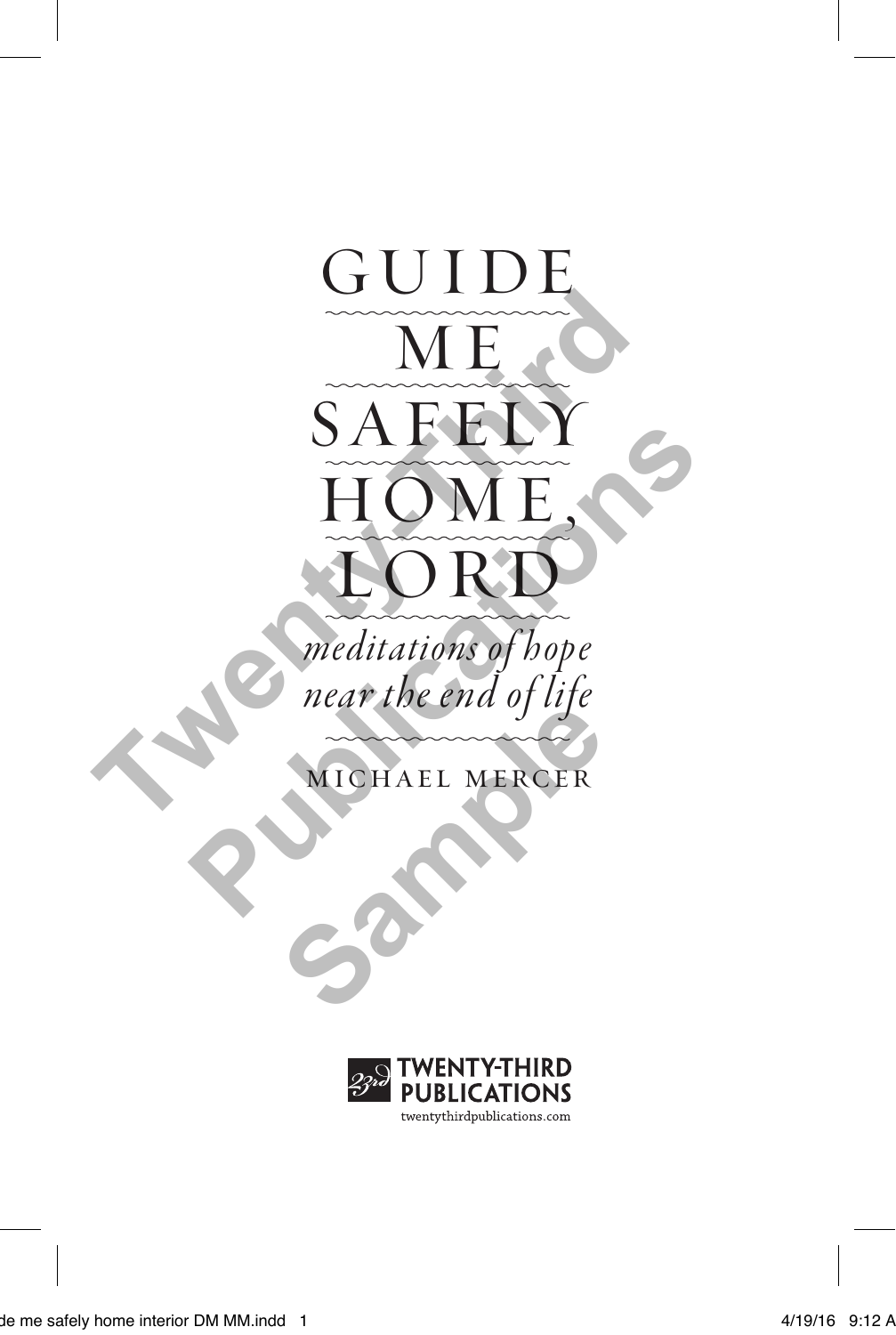#### **Twenty-Third Publications**

1 Montauk Avenue, Suite 200, New London, CT 06320 (860) 437-3012 » (800) 321-0411 www.twentythirdrdpublications.com **TWENTY-THIRD PUBLICATIONS**<br> **I Montauk Avenue, Suite 200, New London, CT 063:**<br>
(860) 437-3012  $\times$  (800) 321-0411<br>
www.twentythirdrdpublications.com **PUBLICATIONS**<br> **PUBLICATIONS**<br>
Montauk Avenue, Suite 200, New London, CT 06320<br>
860) 437-3012 » (800) 321-0411<br>
PUBLICATIONS<br>
PUBLICATIONS CONTRACTED: All rights reserved.<br>
PUBLICATIONS AND DRIVER CONTRACTED ON THE PUBLIC

© Copyright 2016 Michael Mercer. All rights reserved. No part of this publication may be reproduced in any manner without prior written permission of the publisher. Write to the Permissions Editor. The London, C. Avenue, Suite 200, New London, C.<br>
1912 × (800) 321-0411<br> **Sample 1912 × (800) 321-0411**<br> **Sample 1916 Michael Mercer. All rights reference this publication may be reproduced**<br>
The without prior written perm

ISBN: 978-1-62785-153-4 Printed in the U.S.A.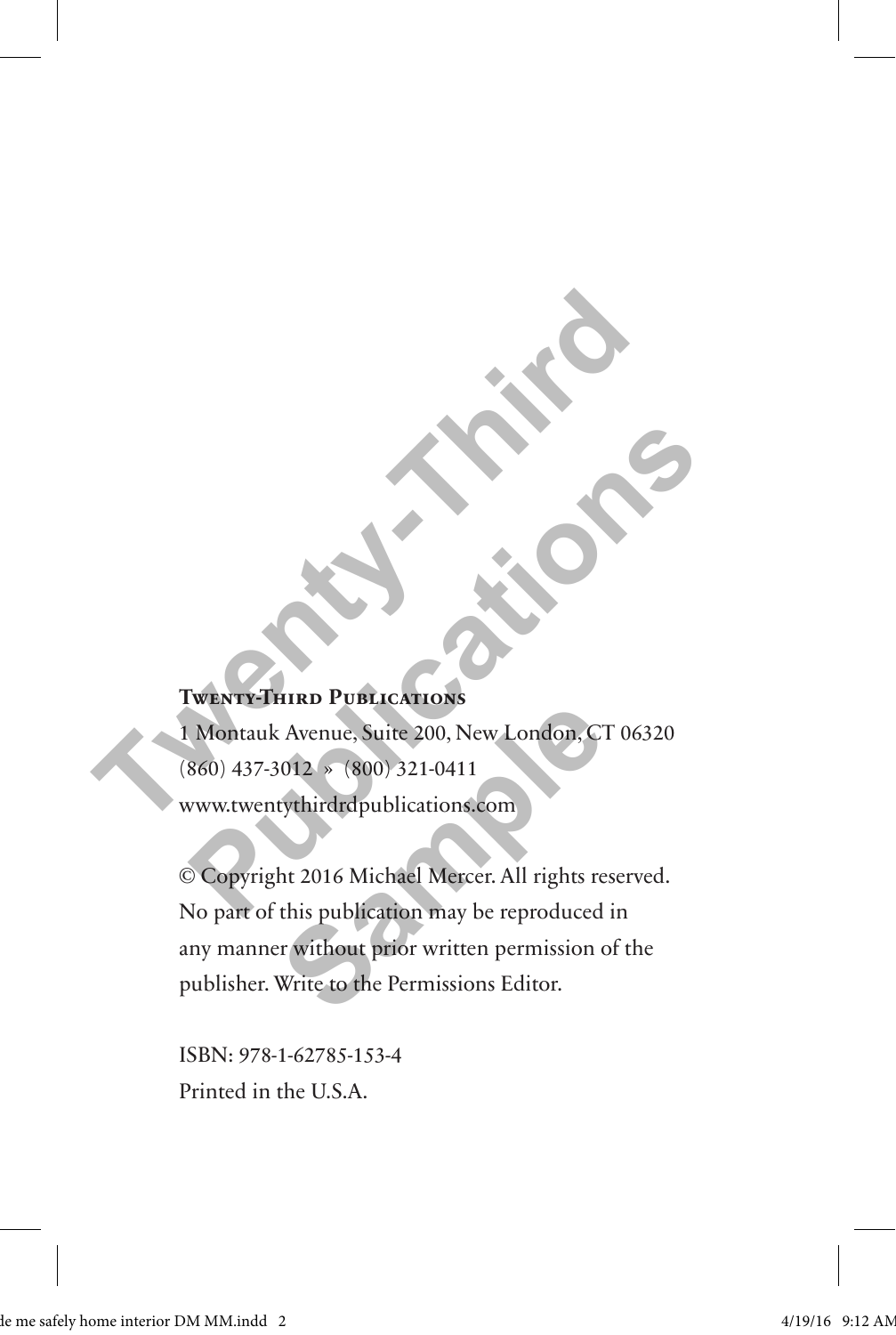### introduction

The Irish use the phrase,"Slán abhaile," meaning "Safe home," to say goodbye to someone who is traveling home. It is a way of wishing a friend a good journey and a safe arrival.

The "journey home" may serve as a metaphor for one's final days of life. Whatever paths your life has taken, you have now turned a corner and find yourself near where God has prepared a place for you. Soon you will open the gate, amble up the walk, open the door, and find yourself home. The Irish use the phrase,"Slán abhaile," n<br>ing "Safe home," to say goodbye to som<br>who is traveling home. It is a way of wis<br>a friend a good journey and a safe arriv<br>The "journey home" may serve as a<br>aphor for one's final d a friend a good journey and a safe arrival.<br>The "journey home" may serve as a met-<br>aphor for one's final days of life. Whatever<br>paths your life has taken, you have now<br>turned a corner and find yourself near where<br>God has p

Consider this little book my way of saying to you, "Safe home."

People usually call me "Chaplain Mike." In my daily work I serve as a hospice chaplain. I meet and visit with people almost every day who have turned that corner and find that their home is in sight. In this book, I have tried to give you some things to think about as you walk the final portion of your journey. or, and this little book my way<br>, "Safe home."<br>Pople usually call me "Chapla"<br>daily work I serve as a hosp<br>meet and visit with peopl<br>day who have turned that co<br>at their home is in sight. In t<br>tried to give you some thing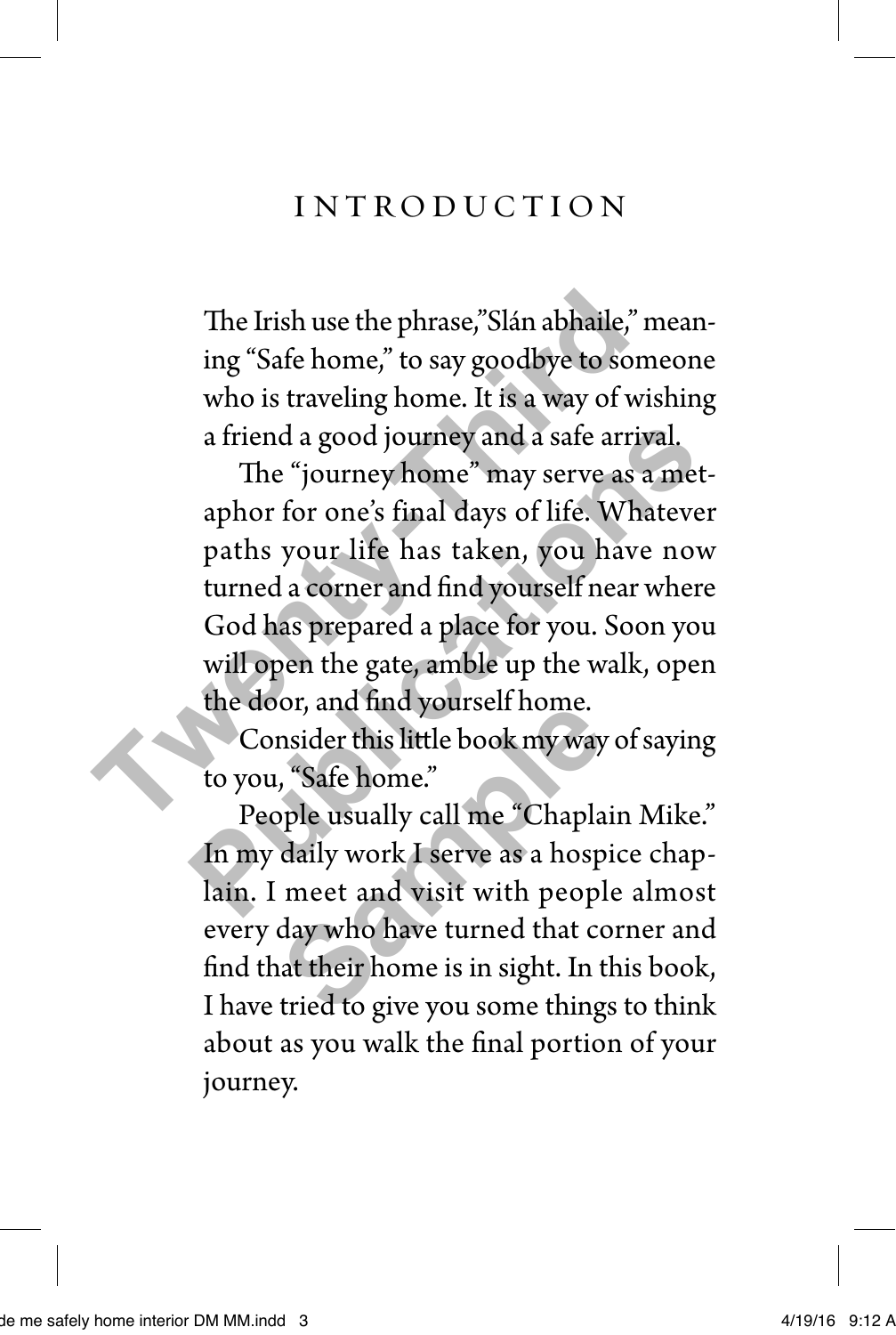Here are a week's worth of meditations for you to consider. If you are able, I hope you will read them yourself, ponder them, and turn them into prayers that help you experience God's presence. If you are unable to read, I hope that a loved one who is near can read them to you so that the words will wash over you and bring you peace. For which teachers that help you perience God's presence. If you are unable read, I hope that a loved one who is near read them to you so that the words will wave over you and bring you peace.<br>Each word carries my wish for

Each word carries my wish for you: *Sl*á*n abhaile—Safe home.* read them to you so that the words will wash<br>over you and bring you peace.<br>Each word carries my wish for you: Slán<br>ubhaile—Safe home.<br>\*\*\* Chaplain Mike

• *Chaplain Mike*

Sample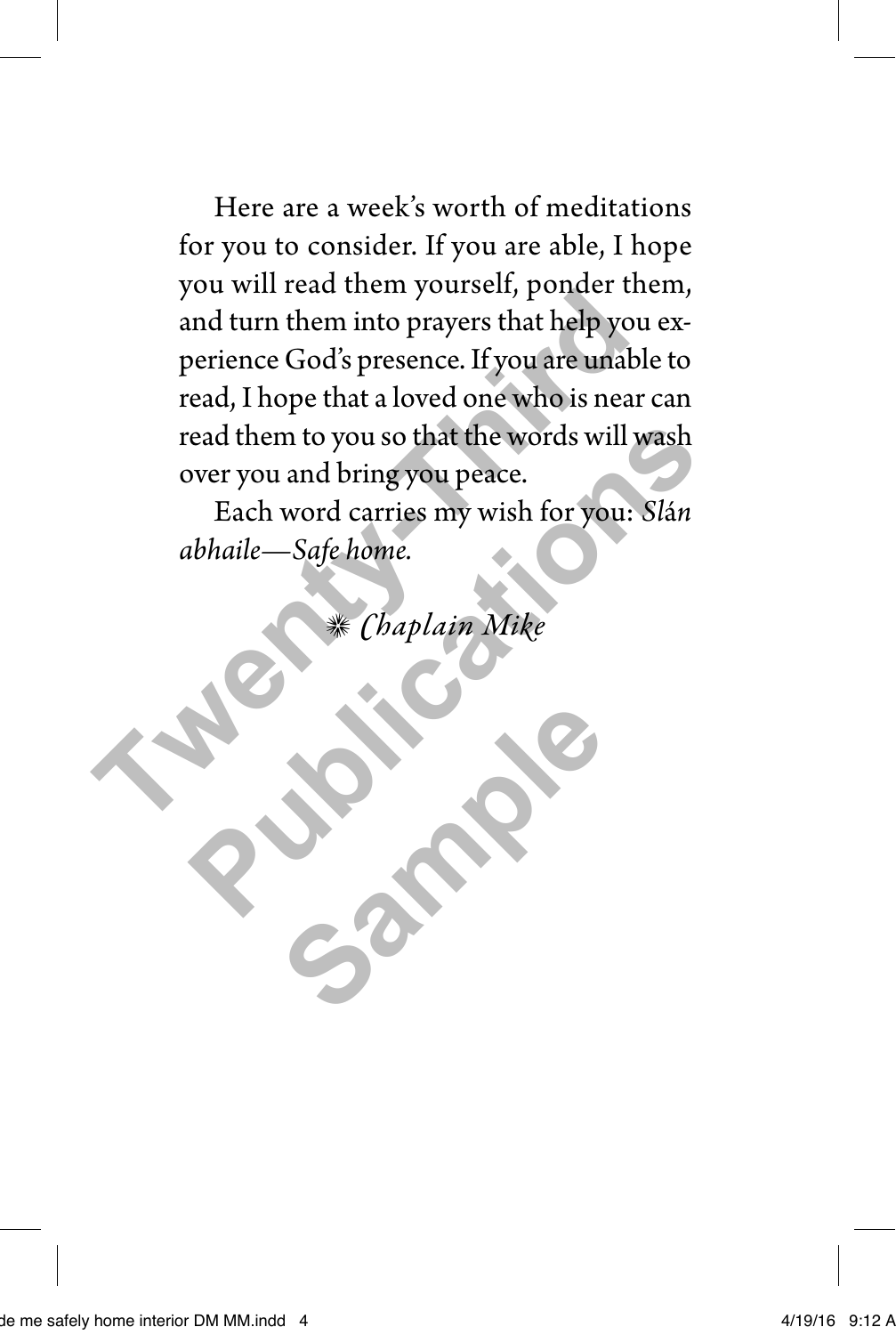*Safe Home* contains readings for seven days. They are designed to encourage you to have peaceful thoughts as you draw near the close of your life. They raise gentle questions as well, so that you may consider how to resolve some potential matters of unfinished business. Safe Home contains readings for seven<br>They are designed to encourage you to<br>peaceful thoughts as you draw near the<br>of your life. They raise gentle questio<br>well, so that you may consider how t<br>solve some potential matters o

Feel free to read all or some of them, in any order you choose. The goal is not to get through all the material, but to focus on what will help bring you comfort. of your life. They raise gentle questions as<br>well, so that you may consider how to re-<br>solve some potential matters of unfinished<br>business.<br>Feel free to read all or some of them, in<br>any order you choose. The goal is not to

I hope you will be able to read these meditations for yourself. If you can, perhaps you would then like to discuss them with a loved one, chaplain, minister, or caregiver. rip bring you connort.<br>ppe you will be able to read the s for yourself. If you can, per<br>then like to discuss them with<br>aplain, minister, or caregive<br>in might find it preferable to had<br>these meditations aloud t<br>y if you fin

You might find it preferable to have someone read these meditations aloud to you, especially if you find it hard to read at this time. Again, this might give you an opportunity for fruitful discussion with someone about what these thoughts say to you.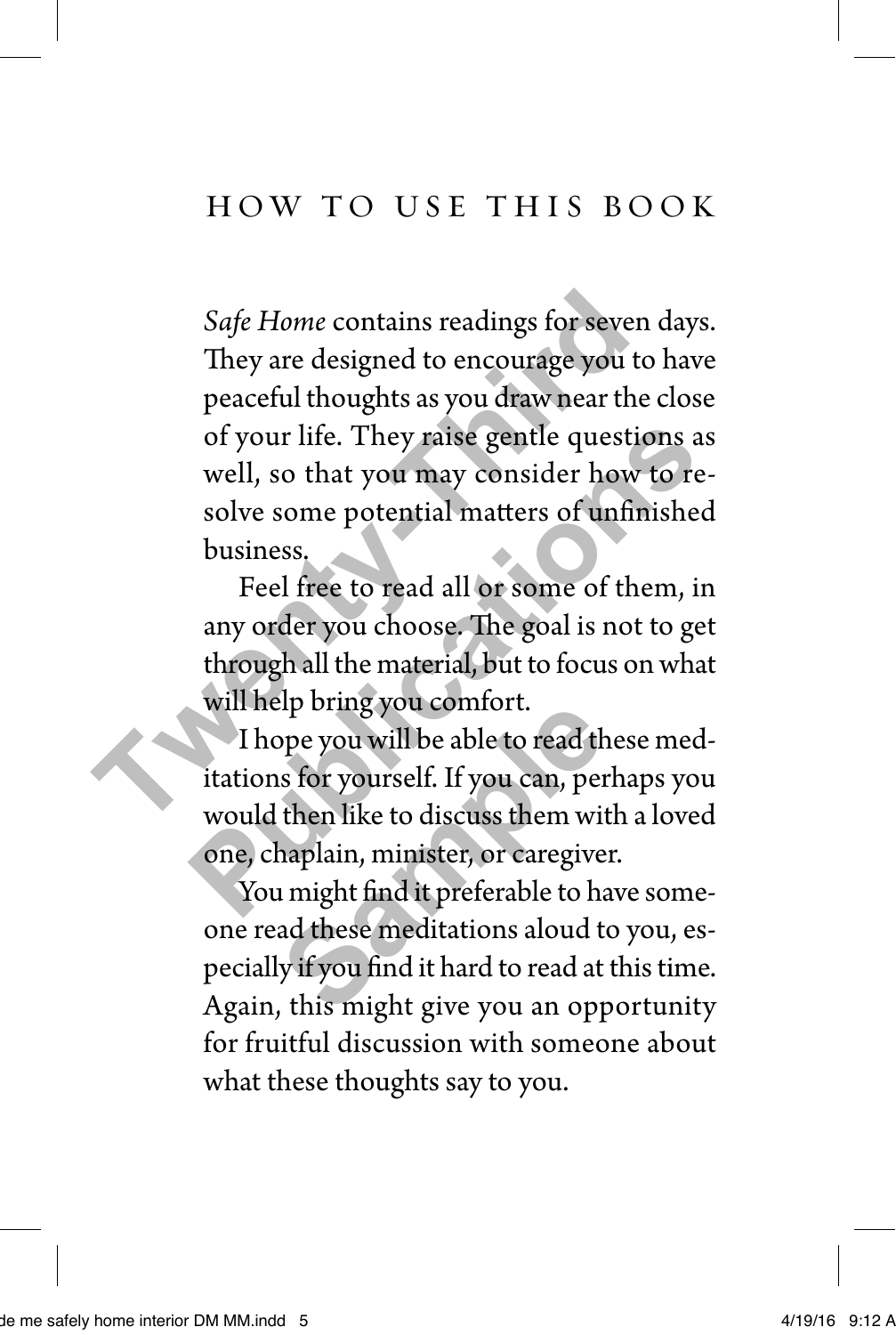Note to a caregiver: Even if a dying person is unresponsive, it can still be valuable to read these thoughts at his or her bedside. We cannot be certain exactly what people in this condition can hear and process, but we do know that the very sound of your voice reading devotional material can be soothing and helpful.

If you are a family member or friend, some of these thoughts may help you realize things you need to say or do to help *you* get ready for your loved one's death, as well. I wish you peace and encouragement as you accompany your loved one home. We cannot be certain exactly what people<br>this condition can hear and process, but<br>do know that the very sound of your vo<br>reading devotional material can be sooth<br>and helpful.<br>If you are a family member or fries<br>some of the reading devotional material can be soothing<br>
and helpful.<br>
If you are a family member or friend,<br>
some of these thoughts may help you real-<br>
ze things you need to say or do to help *you*<br>
get ready for your loved one's dea **Sample Reversite Roome.**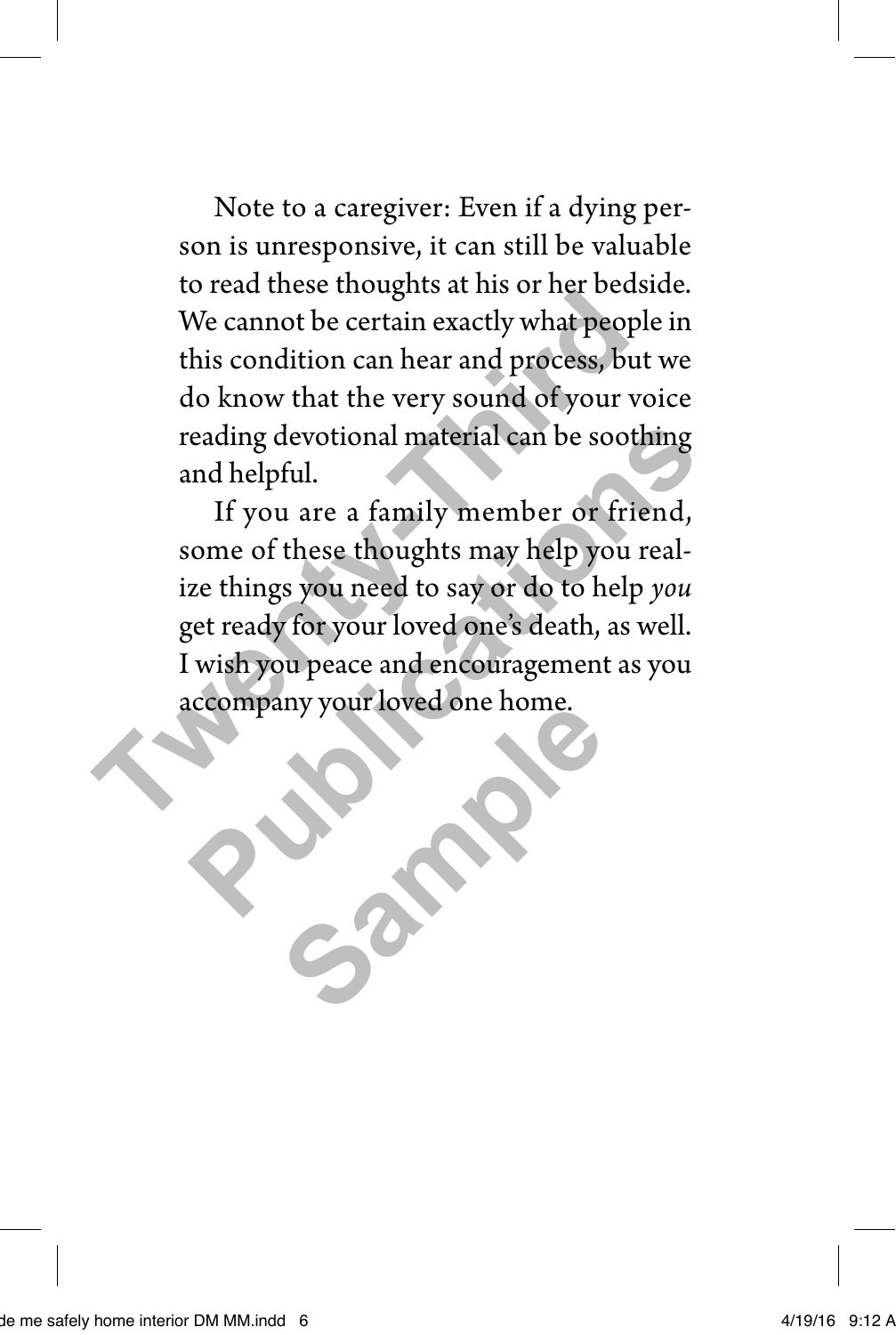# LIFE.

*And this is the promise that he made us: eternal life.* » 1 john 2:25

Il life is God's gift. It is God's great-<br>
est gift. One day, by God's prov-<br>
idence and through the natural est gift. One day, by God's provprocesses of reproduction, God breathed and you became alive. LIFE<br> *And this is the promise that he made*<br> *eternal life.* » **1** JOHN 2:25<br> *M* Il life is God's gift. It is God's and<br>
est gift. One day, by God's p<br>
idence and through the na<br>
processes of reproduction, God brea<br>
and *And this is the promise that he made us:*<br>*eternal life.* » 1 JOHN 2:25<br>Il life is God's gift. It is God's great-<br>est gift. One day, by God's prov-<br>idence and through the natural<br>processes of reproduction, God breathed<br>an

Along with life, God gave you many other gifts: a personality, talents, unique physical features, people to love and care for you, teach you, befriend you, guide you, and walk with you through life. God provided you with a world to explore, lessons to learn, skills to develop, and experiences to remember. You've found pleasures to savor, as well as strength to make it through hard and painby the difference of the production, God<br>in the difference of the production, God<br>in personality, talents, unique<br>es, people to love and care<br>you, befriend you, guide<br>with you through life. God<br>ith a world to explore, less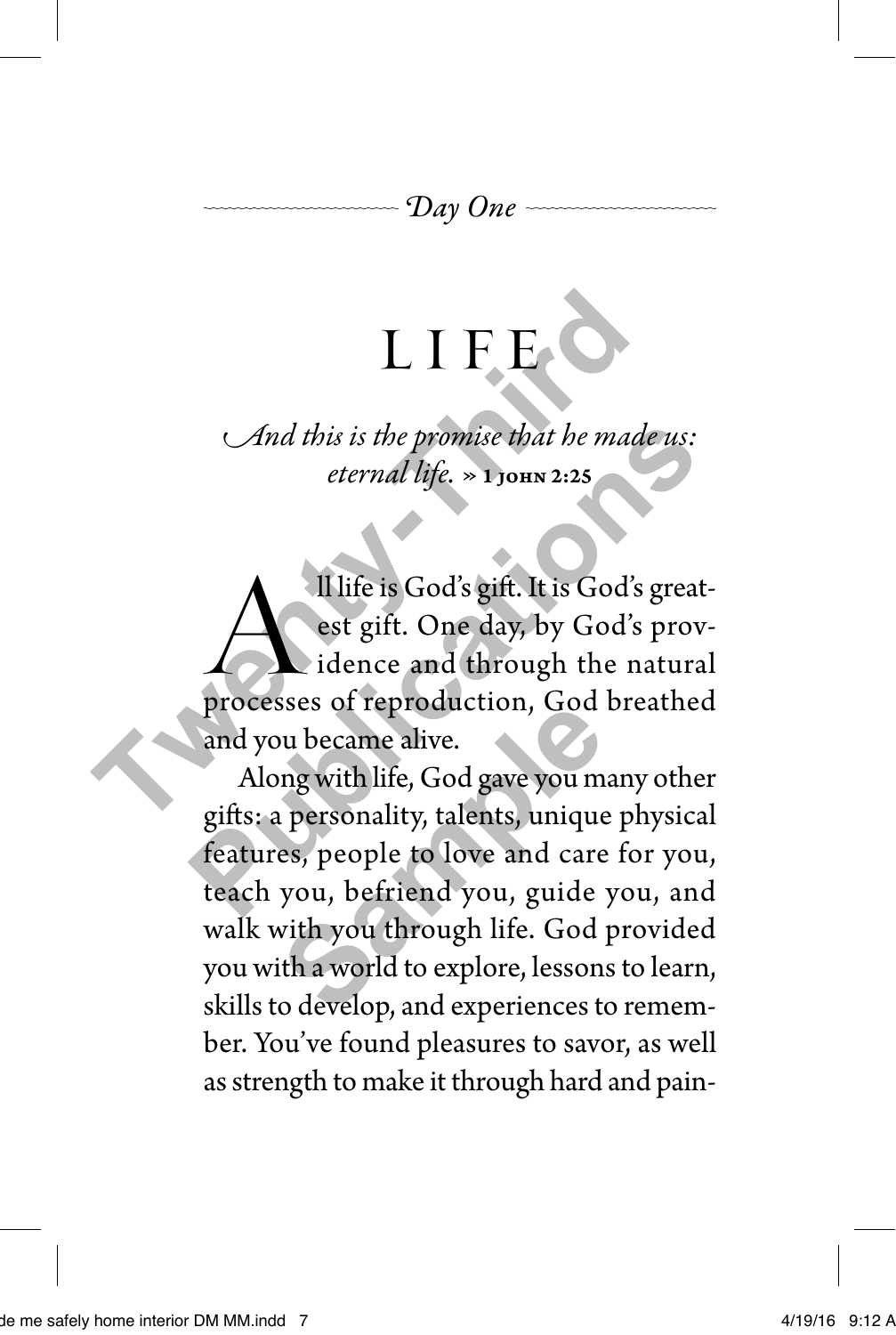ful times. God gave you work to do and relationships to treasure.

The gifts God gave in your life are unique to you. With them, you have written a life story no one else can tell. As you think back, what are some of the most memorable moments in your life? Which ones make you smile and feel grateful? In gins dod give in your life and<br>to you. With them, you have written a l<br>story no one else can tell. As you think ba<br>what are some of the most memorable n<br>ments in your life? Which ones make y<br>smile and feel grateful?<br>In

In Psalm 23, the psalmist thought back on his life and remembered God's shepherding love.

The LORD is my shepherd, there is nothing I lack. In green pastures you let me graze; to safe waters you lead me; you restore my strength. You guide me along the right path for the sake of your name. Even when I walk through a dark valley, I fear no harm for you are at my side; your rod and staff give me courage. ments in your life? Which ones make you<br>
imile and feel grateful?<br>
In Psalm 23, the psalmist thought back on<br>
is life and remembered God's shepherding<br>
ove.<br>
The LORD is my shepherd,<br>
there is nothing I lack.<br>
In green pas ere is nothing Flack.<br>
en pastures you let me graze;<br>
safe waters you lead me;<br>
u restore my strength.<br>
uide me along the right path<br>
r the sake of your name.<br>
when I walk through a dark vall<br>
ear no harm for you are at my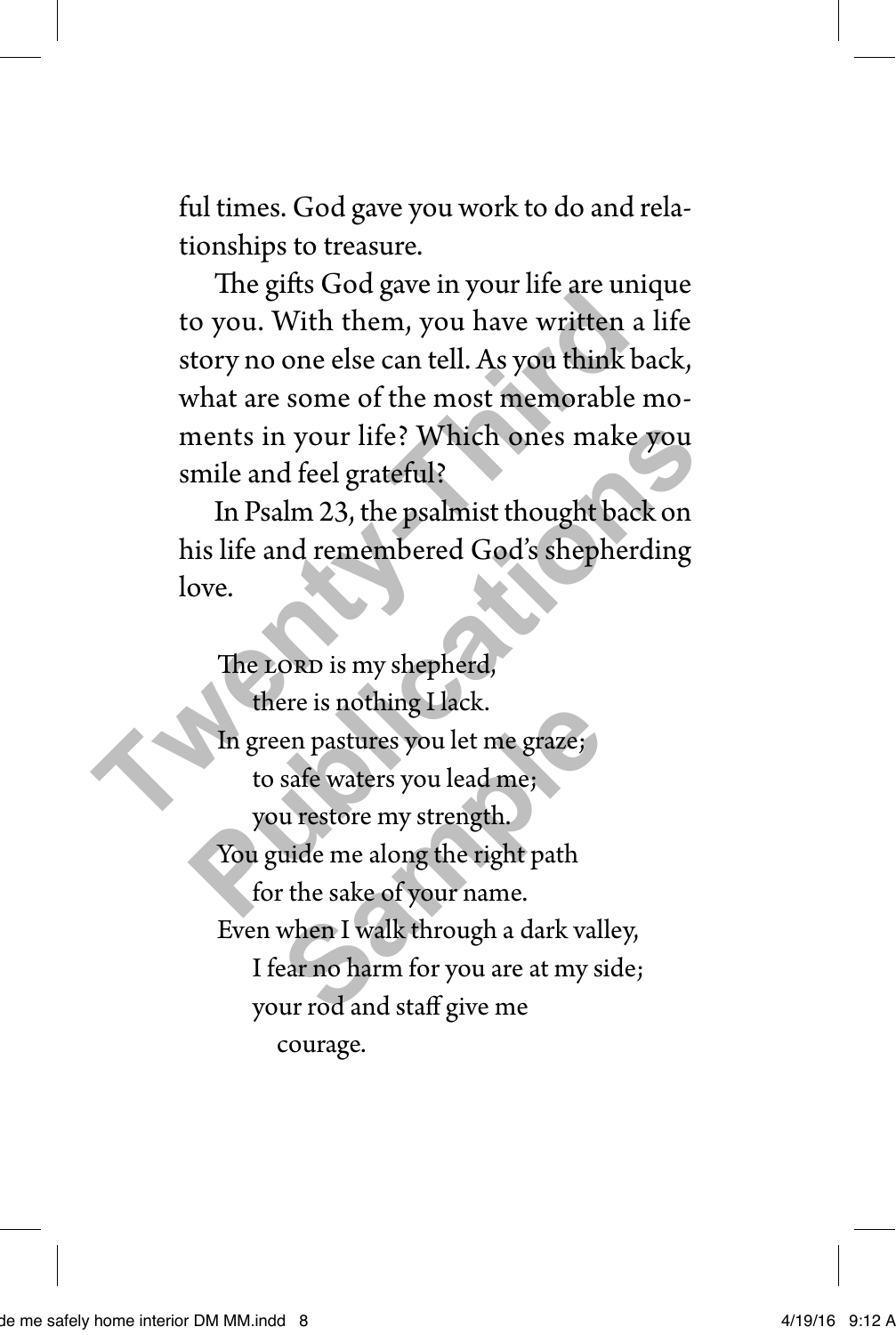You set a table before me as my enemies watch; You anoint my head with oil; my cup overflows. Only goodness and love will pursue me all the days of my life; I will dwell in the house of the LORD for years to come. my cup overflows.<br>
Only goodness and love will pursue meant the days of my life;<br>
I will dwell in the house of the LORD<br>
for years to come.<br>
Provision. Redemption. Guidance. Cou<br>
Joy. Mercy. Hope. These are some of<br>
gifts

Provision. Redemption. Guidance. Courage. Joy. Mercy. Hope. These are some of life's gifts that God has also granted you. He continues to give them to you this very moment.

There has never been a day when God, the good Shepherd, has not been with you. He is with you today. He will be with you tomorrow. He will be with you, with his gift of life, forever. I will dwell in the house of the LORD<br>for years to come.<br>Provision. Redemption. Guidance. Courage.<br>Joy. Mercy. Hope. These are some of life's<br>gifts that God has also granted you. He con-<br>tinues to give them to you this ver Ele has hever been a day wide<br>of Shepherd, has not been<br>with you today. He will be<br>row. He will be with you, wi<br>forever.<br>**ER**<br>*Bays of my life, guide me safely* 

#### **prayer**

*My God, you who have been my shepherd all the days of my life, guide me safely home. Feed me with the promise of everlasting life. Hold me close when shadows*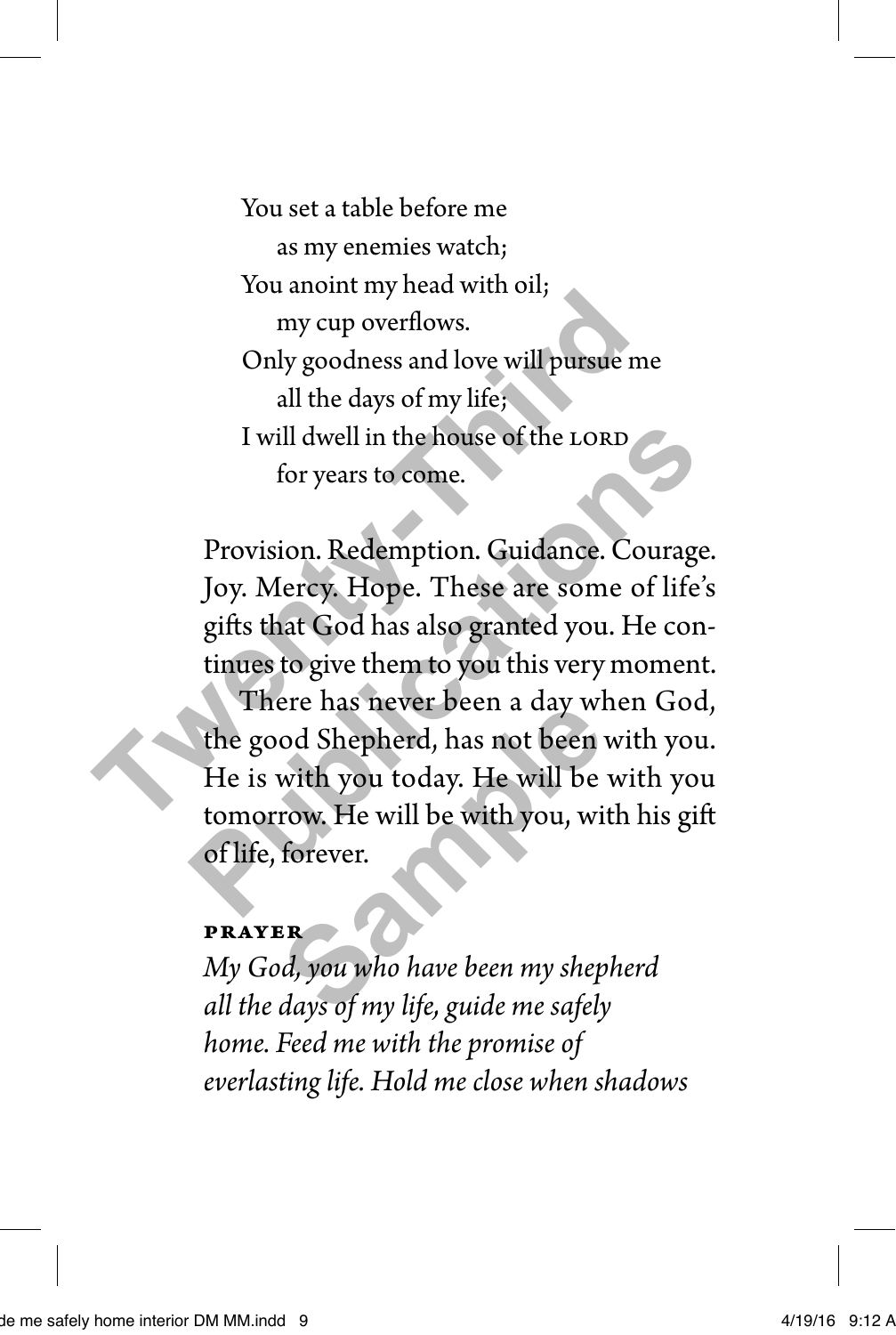*threaten to shake my confidence in you. Fill me with your goodness and love every day of my life and beyond. Amen.* **The Site of the Sea** 

**Publications** 

Sample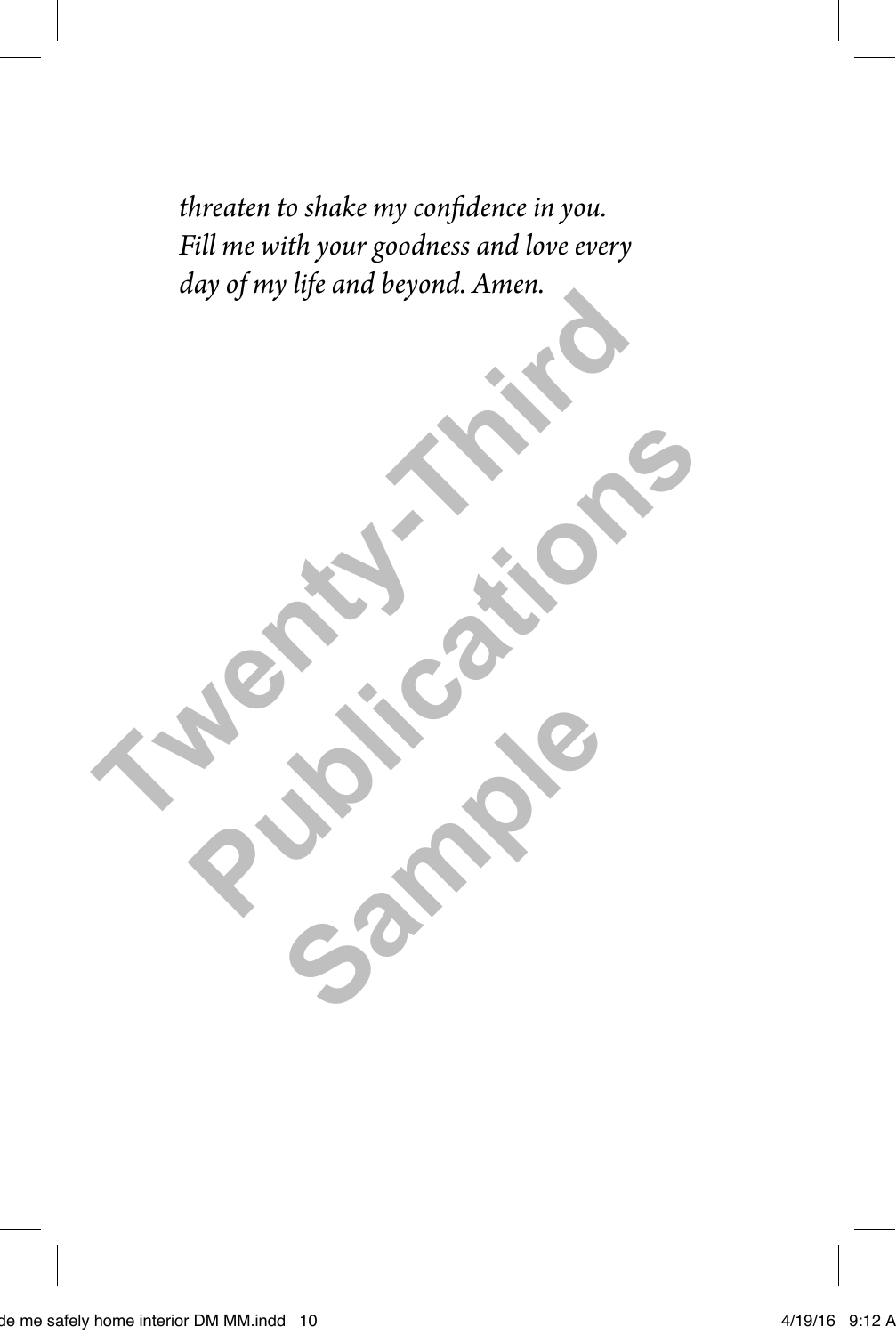#### *Day Two*

## FAITH

*But I trust in you, lord; I say, "You are my God." My times are in your hands.* » psalm 31:15–16

icture in your mind an infant child who has just finished nursing at her mother's breast. She is quiet, content. Not only is her belly full, but her spirit is at rest as she lies safe and warm, snuggled up against the one who loves her more than any other. FAITH<br>
But I trust in you, LORD; I say,<br>
"You are my God." My times are in<br>
your hands. » PSALM 31:15-16<br>
Your hands. » PSALM 31:15-16<br>
This who has just finished nursing a<br>
mother's breast. She is quiet,<br>
tent. Not only i But I trust in you, LORD; I say,<br>
"You are my God." My times are in<br>
your bands. » PSALM 31:15-16<br>
Your bands. » PSALM 31:15-16<br>
Ticture in your mind an infant child<br>
who has just finished nursing at her<br>
mother's breast. Thomer's breast. She is qu<br>Not only is her belly full, but<br>st as she lies safe and warm,<br>inst the one who loves her n<br>her.<br>Yore God, we are all children.<br>Nays easy for us to see. When<br>the become adults, we gain sc<br>f contro

Before God, we are all children. But this is not always easy for us to see. When we grow up and become adults, we gain some measure of control over our lives. This gives us the illusion that we are "independent" and can make do with our own strength and re-